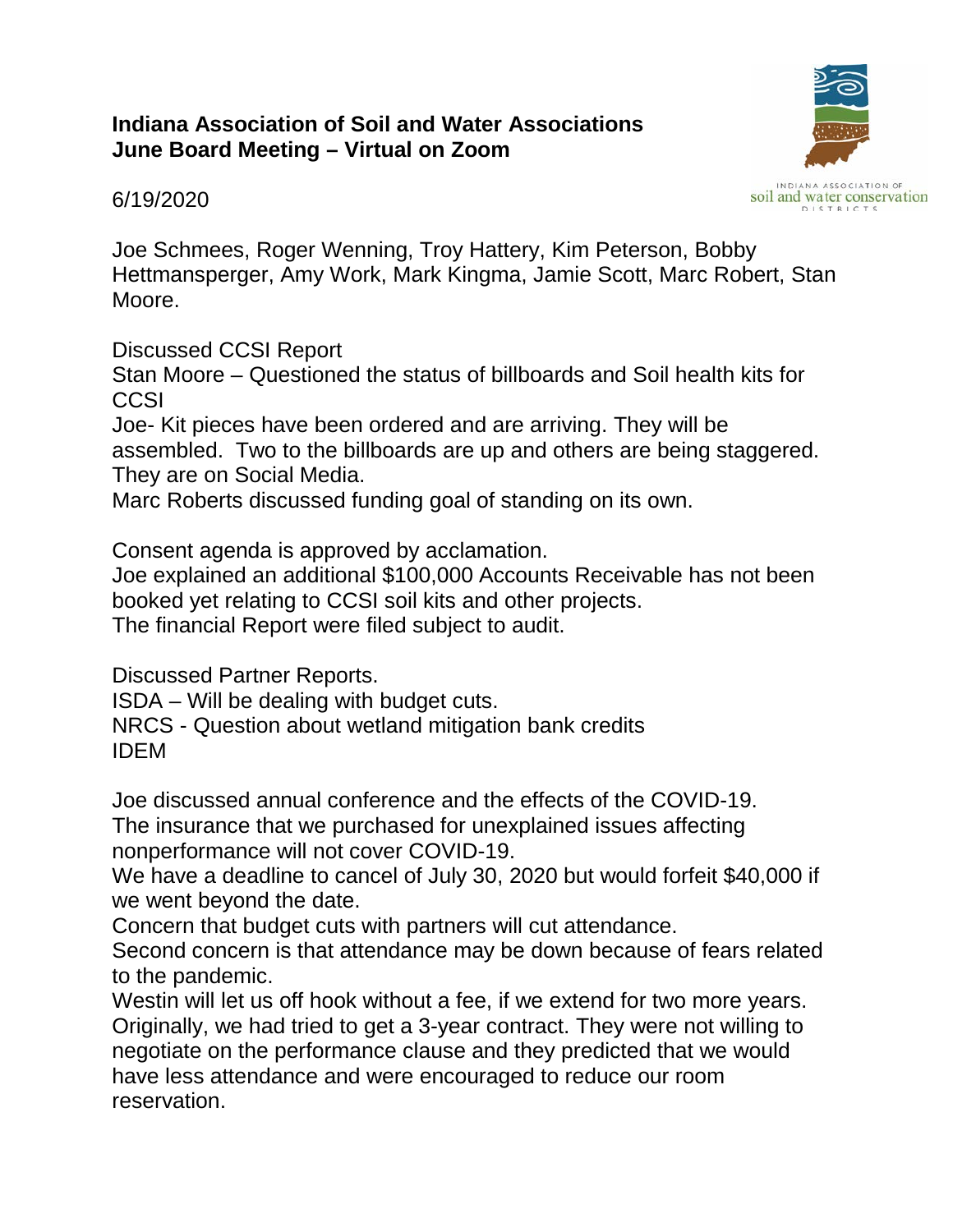Joe and Amy have discussed options if physical conference was cancelled. We could look at virtual conference. The cost of other similar virtual conferences was about \$ 15,000.00. We could drop our reservation fee from \$ 300 to \$100.00

Joe's concerns are financial and health risk to at risk attendees. Our deadline is mid-July. If we decide earlier, we could start planning. Concerns about sponsorship. State Fair cancelled because of vendors and exhibitors were pulling out.

Decision is to collect more data about sponsors and Joe will send out summary and then we will have a meeting to make a final situation.

Question about Registration rate. Joe explained that CMC said that there would be a cost to virtual meeting, but much less than the \$100,000 usual cost. It would be more like \$ 15,000.00. The last few years we have not made a profit on the annual conference but would need to charge something. Joe believes that we could contact sponsorships.

If we go virtual, we will reach out to agency partners and offer them to attend the reduced rate.

Discussed district sponsorships. We had discussed revamping the sponsorship process.

Discussed Conference Sponsorships. Amy said it would be necessary to know whether virtual or physical to proceed on Sponsorships.

Discussed proposed draft lease that was received from Farm Bureau. They have proposed adding an expense pass through. After reviewing the pass-through would probably not be significant. If their expenses went up \$100,000 out rent would go up 147.00 per year. The 16.00 per square foot would also be considered a sponsored rate as new tenants would pay \$21.00 to 22.00 per square foot.

Discussed options of working in a shared office environment verses continuing a 3-year lease.

Marc Roberts makes a motion that we approve the lease if they can firm up storage space issue but encourage Joe and Amy to work remotely when it is beneficial. Jeff seconded it.